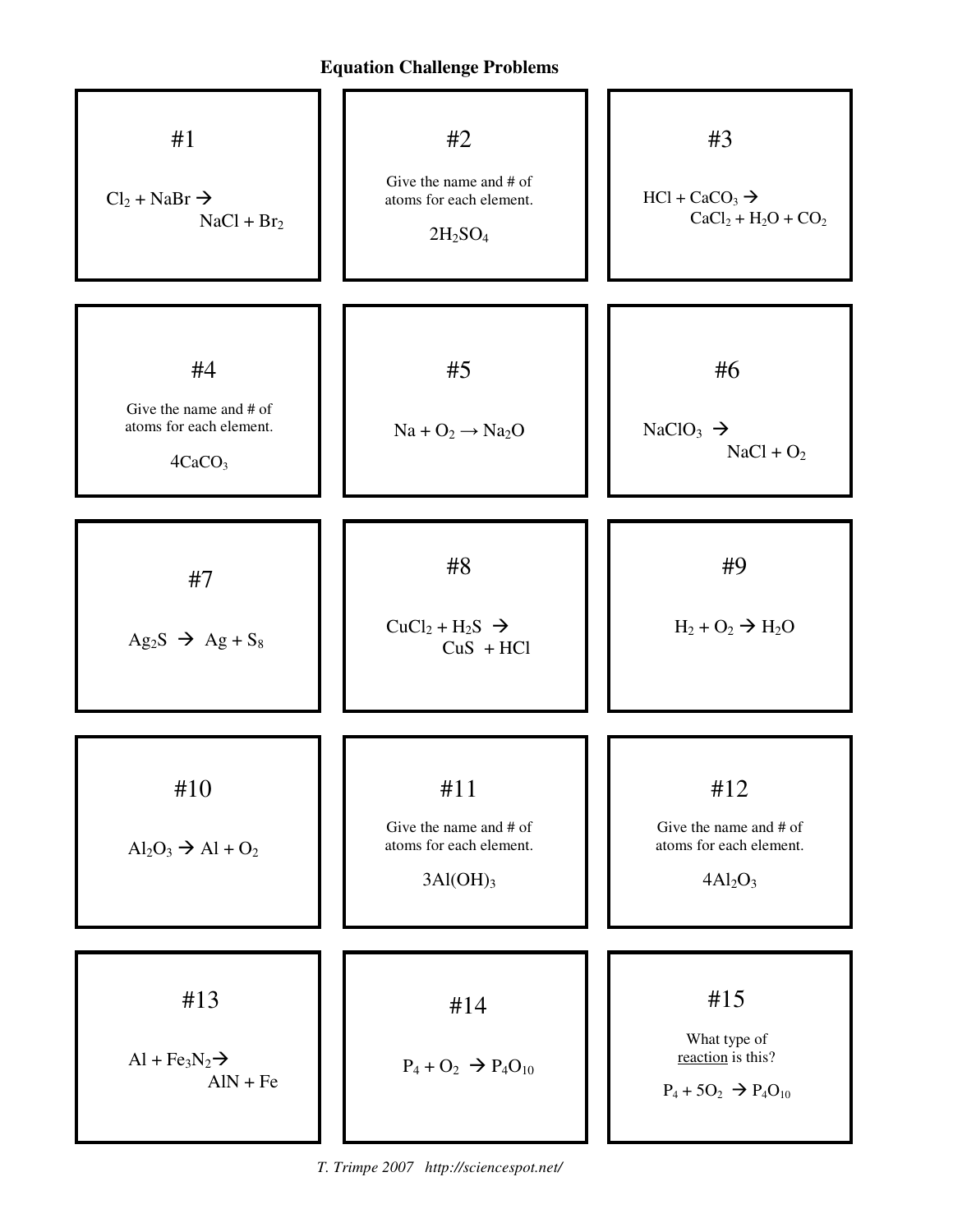

*T. Trimpe 2007 http://sciencespot.net/*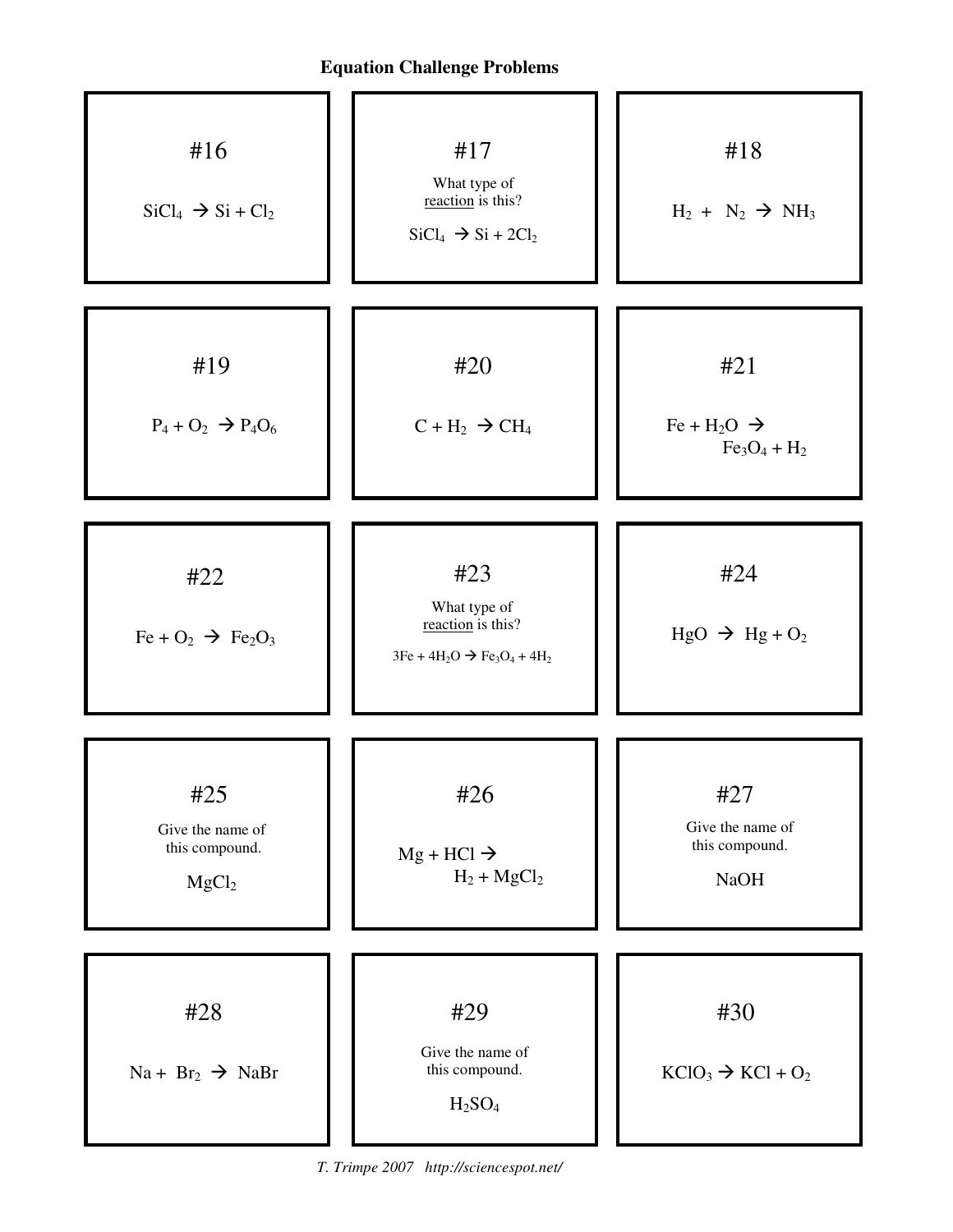

*T. Trimpe 2007 http://sciencespot.net/*